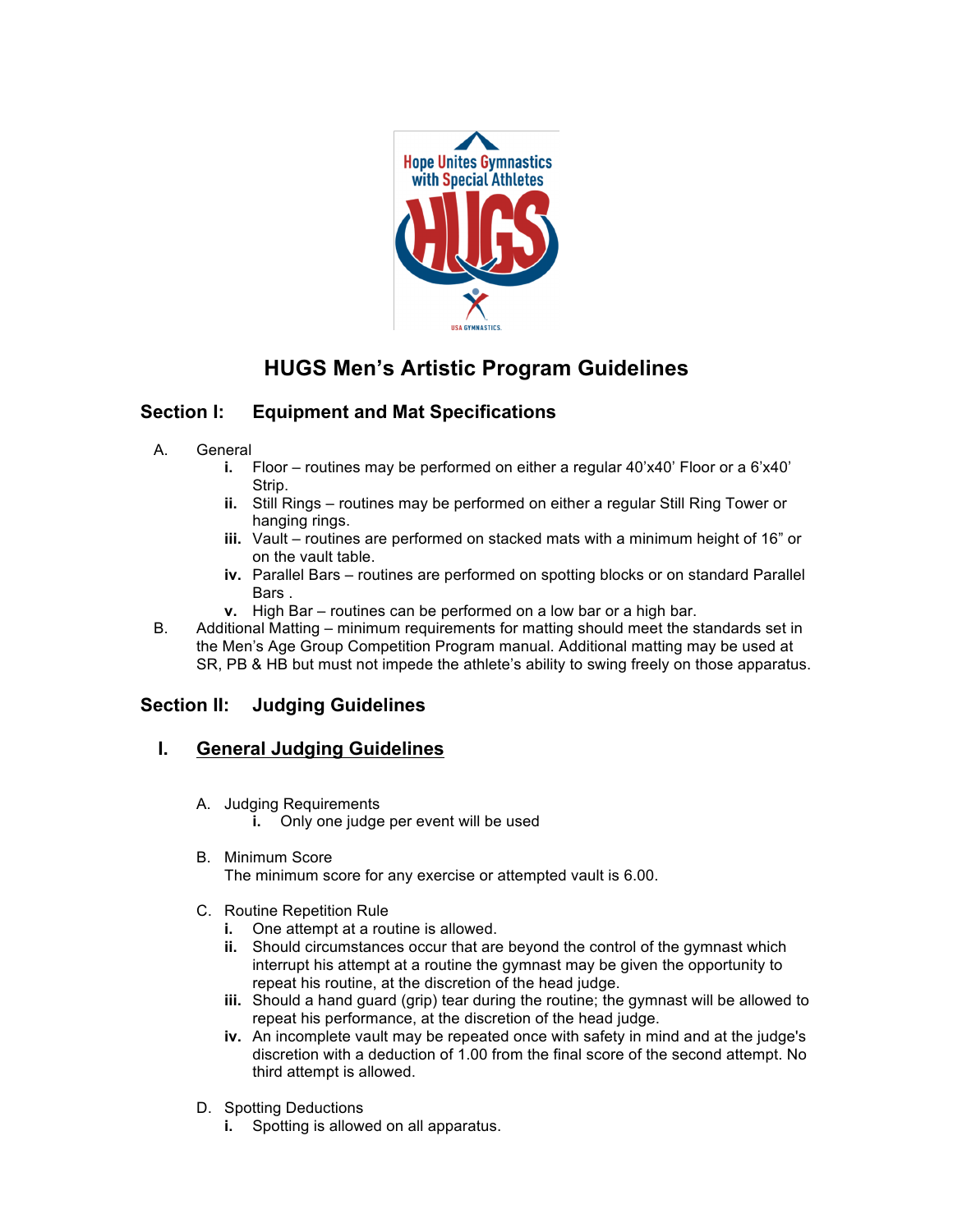- **ii.** If the spotter assists in the execution of the skill, deduct 0.5 for the spot and also deduct for any execution errors that occurred in the execution of the skill.
- **iii.** If, during the exercise, an incidental brush or touch occurs between the spotter and the gymnast, without interrupting or assisting in the skill, there is no deduction.
- **iv.** A coach may not spot an athlete from a surface that is higher than the allowable competition surface. The head judge will not allow the athlete to compete if this rule is violated.
- E. General Apparatus and Behavioral Deductions
	- **i.** Falls:
		- **a.** All FIG rules concerning falls apply in competition, i.e., a fall onto or off of the apparatus will be deducted 0.5 in addition to any other execution errors, the gymnast has 30 seconds to re-mount, the coach may ask the judge if credit for the skill was received.
	- **ii.** After a fall a gymnast may repeat the skill to earn its skill value or bonus value This rule includes dismounts.
	- **iii.** If a springboard is used inside the uprights to mount the parallel bars, it must be removed as soon as the mount is completed (for the safety of the gymnast), or there will be an apparatus related violation of 0.3.
- F. Landing Deductions All landing deductions are as per FIG.

#### **Routine Error and Deduction Table:**

| <b>Table of Routine Errors and Deductions</b> |           |  |
|-----------------------------------------------|-----------|--|
| Error                                         | Deduction |  |
| Small error (as per FIG)                      | 0.1       |  |
| Medium error (as per FIG)                     | 0.2       |  |
| Large error (as per FIG)                      | 0.3       |  |
| Fall (as per FIG)                             | 0.5       |  |
| Missing value part                            | 0.5       |  |
| <b>Missing Special Requirement</b>            | 0.5       |  |
| Skills of unallowable difficulty              | 0.5       |  |

### **Section III: Routine Requirements**

### **I. General Requirements**

- A. Hero Level Minimum of 4 Value Parts
	- **i.** Any "A" in the FIG Code of Points
	- **ii.** Any skill from the JO compulsory program receives "A" value (Including Basic Swings)
	- **iii.** Any skill from the Essential Elements program receives "A" value
	- **iv.** Any other recognizable gymnastics skill receives "A" value
	- **v.** No deduction for repetition
	- **vi.** No "B" or higher value parts allowed
	- **vii.** No Saltos or Aerials allowed
	- **viii.** One skill cannot fulfill more than one Special Requirement
- B. Super Hero level Minimum of 6 Value Parts
	- **i.** Any "A" or "B" in the FIG Code of Points
	- **ii.** Any skill from the JO compulsory program receives "A" value (Including Basic Swings)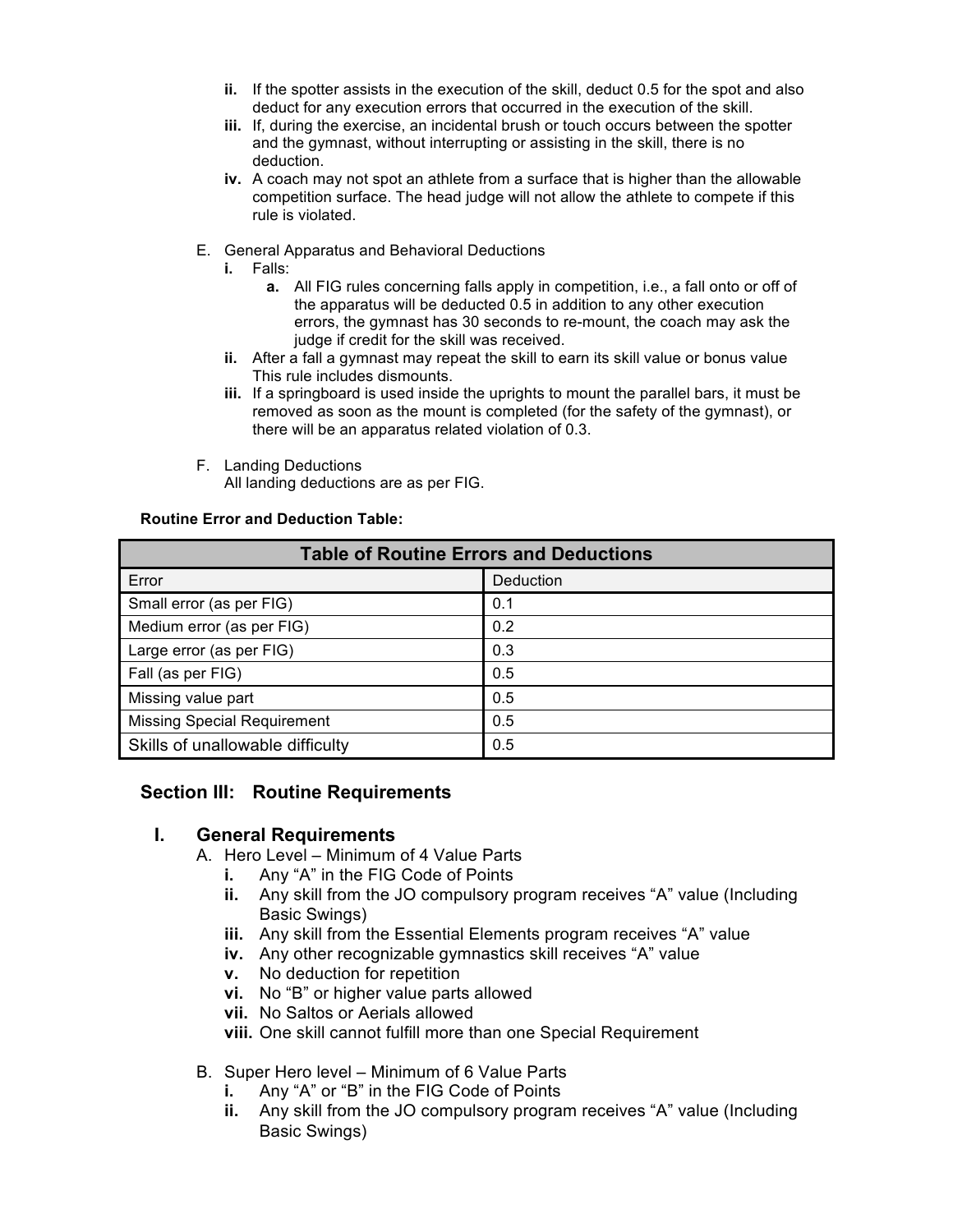- **iii.** Any skill from the Essential Elements program receives "A" value
- **iv.** Any other recognizable skill receives "A" value
- **v.** No deduction for repetition
- **vi.** No "C" or higher value parts
- **vii.** One skill cannot fulfill more than one Special Requirement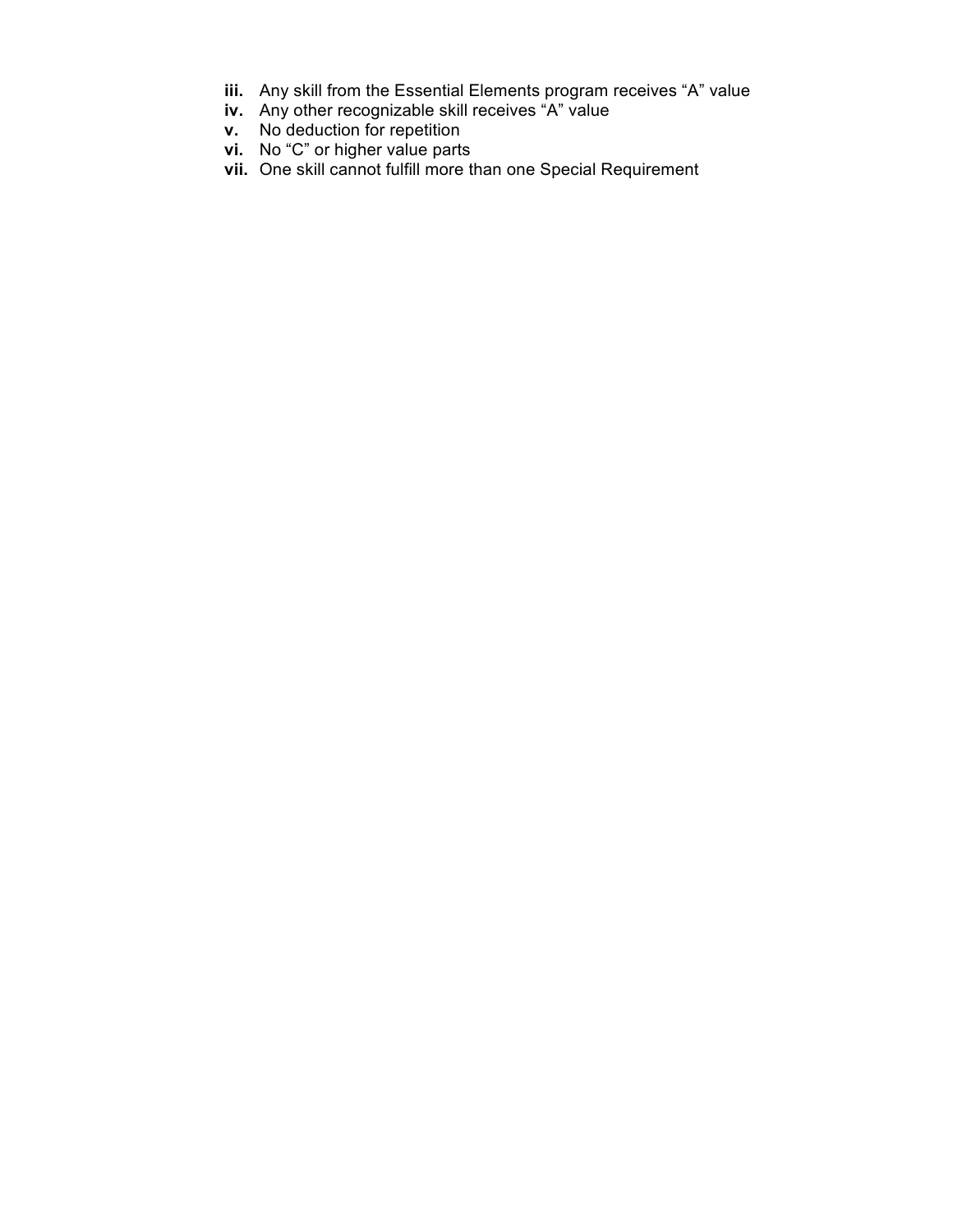### **II. Special Requirements**

The Special Requirements for each event for Hero and Super Hero are listed in the event charts on the following pages.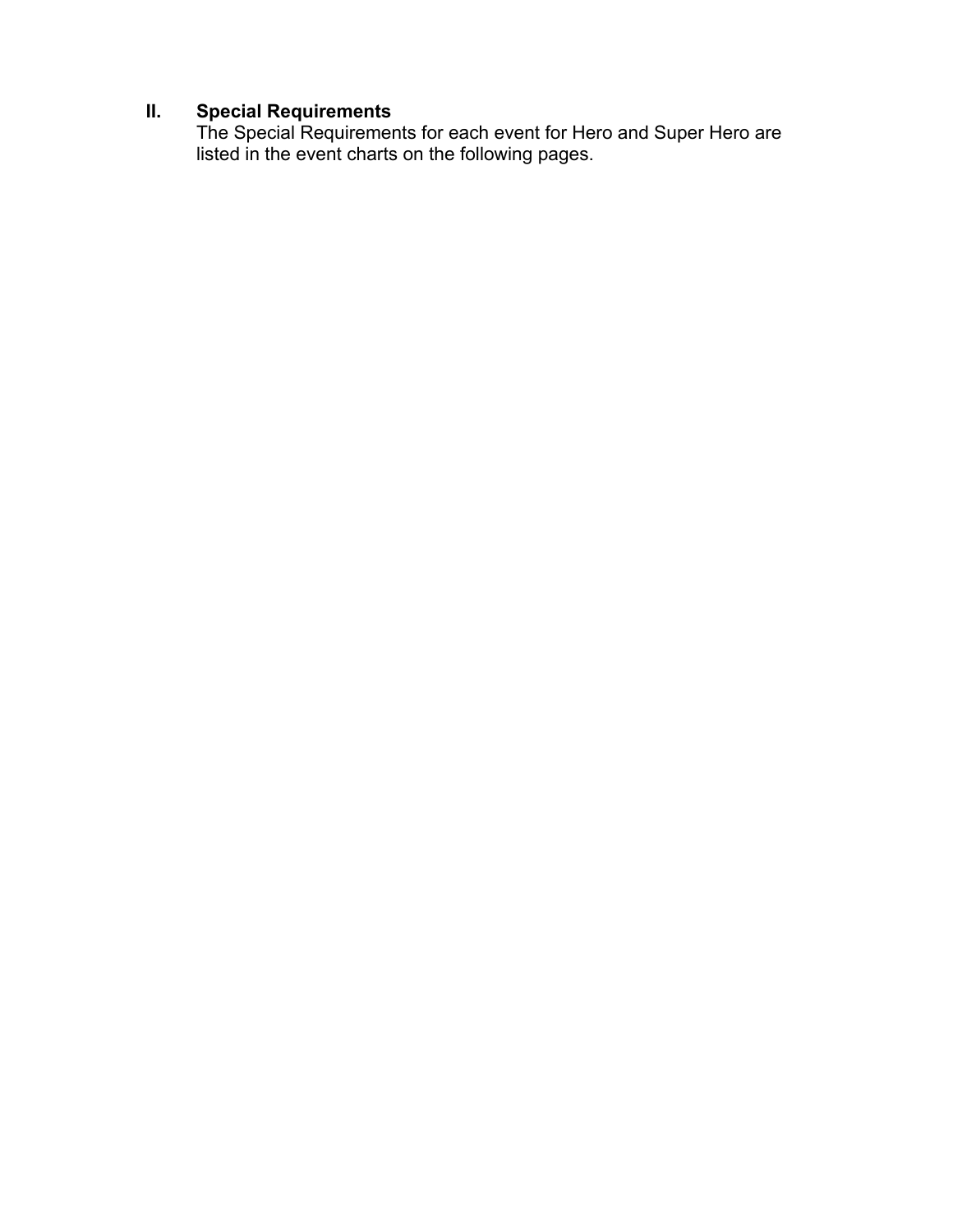| <b>Floor Exercise</b>                    |                                                                                                                                                                                                                                                                                                                                                                                                                                                                                                                                                                                                                                                                                                                                                              |                                                                                                                                                                                                                                                                                                                                                                                                                                                                                                                                                                                                                                            |
|------------------------------------------|--------------------------------------------------------------------------------------------------------------------------------------------------------------------------------------------------------------------------------------------------------------------------------------------------------------------------------------------------------------------------------------------------------------------------------------------------------------------------------------------------------------------------------------------------------------------------------------------------------------------------------------------------------------------------------------------------------------------------------------------------------------|--------------------------------------------------------------------------------------------------------------------------------------------------------------------------------------------------------------------------------------------------------------------------------------------------------------------------------------------------------------------------------------------------------------------------------------------------------------------------------------------------------------------------------------------------------------------------------------------------------------------------------------------|
|                                          | <b>Hero</b>                                                                                                                                                                                                                                                                                                                                                                                                                                                                                                                                                                                                                                                                                                                                                  | <b>Super Hero</b>                                                                                                                                                                                                                                                                                                                                                                                                                                                                                                                                                                                                                          |
| <b>Start Value</b>                       | 10.00                                                                                                                                                                                                                                                                                                                                                                                                                                                                                                                                                                                                                                                                                                                                                        | 10.00                                                                                                                                                                                                                                                                                                                                                                                                                                                                                                                                                                                                                                      |
| <b>Value Parts</b><br>(VP)               | Min 4 - "A" Value Parts.<br>Any "A" in the FIG Code of<br>Points or recognizable<br>gymnastics skill.                                                                                                                                                                                                                                                                                                                                                                                                                                                                                                                                                                                                                                                        | Min 6 - "A" Value Parts.<br>Any "A" or "B" in the FIG<br>Code of Points or<br>recognizable gymnastics<br>skill.                                                                                                                                                                                                                                                                                                                                                                                                                                                                                                                            |
| <b>Clarifications</b>                    | One skill cannot fulfill more<br>than one Special<br>Requirement.                                                                                                                                                                                                                                                                                                                                                                                                                                                                                                                                                                                                                                                                                            | One skill cannot fulfill more<br>than one Special<br>Requirement.                                                                                                                                                                                                                                                                                                                                                                                                                                                                                                                                                                          |
| <b>Difficulty</b><br><b>Restrictions</b> | No "B" or higher (VP)<br><b>No Saltos or Aerials</b>                                                                                                                                                                                                                                                                                                                                                                                                                                                                                                                                                                                                                                                                                                         | No "C" or higher (VP)                                                                                                                                                                                                                                                                                                                                                                                                                                                                                                                                                                                                                      |
| <b>Special</b><br><b>Requirements</b>    | 1. An Acro skill with or<br>without Flight.<br>2. A 2nd Acro Skill with or<br>without Flight. (Must be<br>Different than first Acro<br>Skill)<br><b>Sample Skills</b><br>(this is not a definitive list)<br><b>Forward Roll</b><br><b>Straddle Roll</b><br><b>Backward Roll</b><br>Cartwheel<br>Roundoff (flight skill)<br>Dive Roll (flight skill)<br><b>Back Walkover</b><br><b>Back Handspring (flight</b><br>skill)<br><b>Front Walkover</b><br>Front Handspring (flight<br>skill)<br>3. A Support Skill.<br><b>Sample Skills</b><br>(this is not a definitive list)<br><b>Bridge</b><br>Arabesque<br>Scale<br>Handstand<br>Headstand<br>Push Up<br>L Seat<br>Straddle L Seat<br><b>Tuck Planche</b><br>4. A Balance, Flexibility, or<br>Strength Skill. | 1. Minimum of 2 directly<br>connected Acro Skills<br>with or without Flight.<br><b>Sample Skills</b><br>(this is not a definitive list)<br>2 cartwheels<br>Roundoff, BHS<br>FHS Step Out/FHS<br><b>FHS/Front Salto Tucked</b><br>Roundoff/Back Salto<br><b>Tucked</b><br>FHS Step Out/Roundoff<br>2. A 2nd acro skill or pass.<br>(Must be different than<br>skills in 1st requirement.)<br><b>Sample Skills</b><br>(this is not a definitive list)<br>Roundoff<br><b>Back Handspring</b><br><b>Front Handspring</b><br>Dive Roll<br><b>Front Salto Tucked</b><br>3. Non-tumbling pass<br>4. A Balance, Flexibility, or<br>Strength Skill. |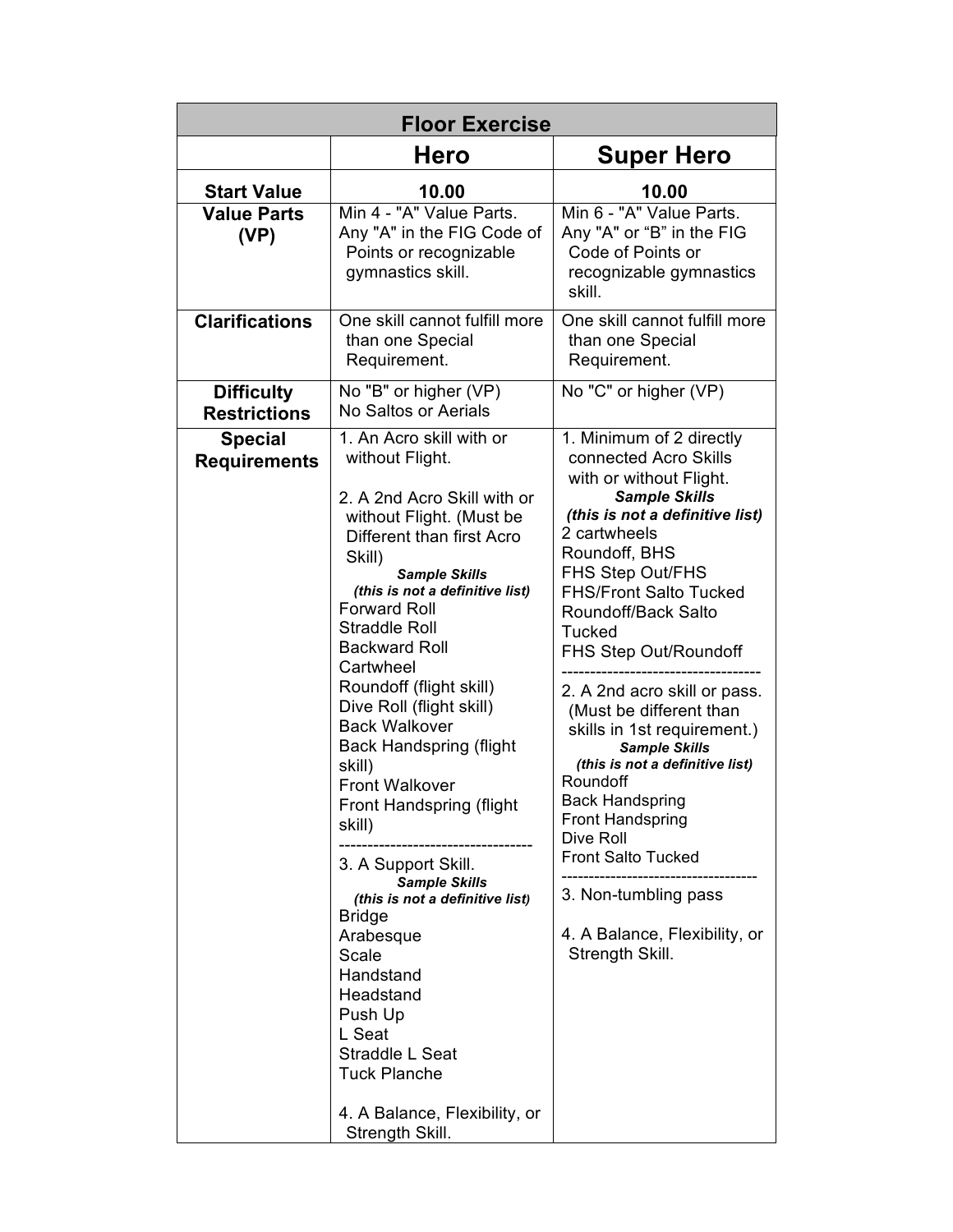| <b>POMMEL HORSE</b>                      |                                                                                                                |                                                                                                                                                                 |
|------------------------------------------|----------------------------------------------------------------------------------------------------------------|-----------------------------------------------------------------------------------------------------------------------------------------------------------------|
|                                          | <b>Hero</b>                                                                                                    | <b>Super Hero</b>                                                                                                                                               |
| <b>Start Value</b>                       | 10.00                                                                                                          | 10.00                                                                                                                                                           |
| <b>Value Parts</b><br>(VP)               | Min 4 - "A" Value Parts.<br>Any "A" in the FIG Code of<br>Points or recognizable<br>gymnastics skill.          | Min 6 - "A" Value Parts.<br>Any "A" or "B" in the FIG<br>Code of Points or<br>recognizable gymnastics<br>skill.                                                 |
| <b>Clarifications</b>                    | One skill cannot fulfill more<br>than one Special<br>Requirement.                                              | One skill cannot fulfill more<br>than one Special<br>Requirement.                                                                                               |
| <b>Difficulty</b><br><b>Restrictions</b> | No "C" or higher (VP)                                                                                          | No "D" or higher (VP)                                                                                                                                           |
| <b>Special</b><br><b>Requirements</b>    | 1. Support skill initiated<br>from front support<br>2. Single leg cut skill<br>3. Simple travel<br>4. Dismount | 1. Half circle to rear<br>support (Bonus – circle to<br>front support)<br>2. Single leg cut skill<br>3. Travel skill<br>4. Dismount with minimum<br>of 1/4 Turn |

| <b>STILL RINGS</b>                       |                                                                                                                                                 |                                                                                                                                                       |
|------------------------------------------|-------------------------------------------------------------------------------------------------------------------------------------------------|-------------------------------------------------------------------------------------------------------------------------------------------------------|
|                                          | Hero                                                                                                                                            | <b>Super Hero</b>                                                                                                                                     |
| <b>Start Value</b>                       | 10.00                                                                                                                                           | 10.00                                                                                                                                                 |
| <b>Value Parts</b><br>(VP)               | Min 4 - "A" Value Parts.<br>Any "A" in the FIG Code of<br>Points or recognizable<br>gymnastics skill.                                           | Min 6 - "A" Value Parts.<br>Any "A" or "B" in the FIG<br>Code of Points or<br>recognizable gymnastics<br>skill.                                       |
| <b>Clarifications</b>                    | Spotter assistance allowed<br>to get to support. (Not a<br>Value Part)<br>One skill cannot fulfill more<br>than one Special<br>Requirement.     | Spotter assistance allowed<br>to get to support. (Not a<br>Value Part)<br>One skill cannot fulfill more<br>than one Special<br>Requirement.           |
| <b>Difficulty</b><br><b>Restrictions</b> | No "B" or higher (VP)                                                                                                                           | No "C" or higher (VP)                                                                                                                                 |
| <b>Special</b><br><b>Requirements</b>    | 1. Support skill (getting to<br>support can be done w<br>assistance as mount)<br>2. Long Hang skill<br>3. Skill through Vertical<br>4. Dismount | 1. Support skill (getting to<br>support can be done w<br>assistance as mount)<br>2. Long Hang skill<br>3. Skill through Vertical<br>4. Salto Dismount |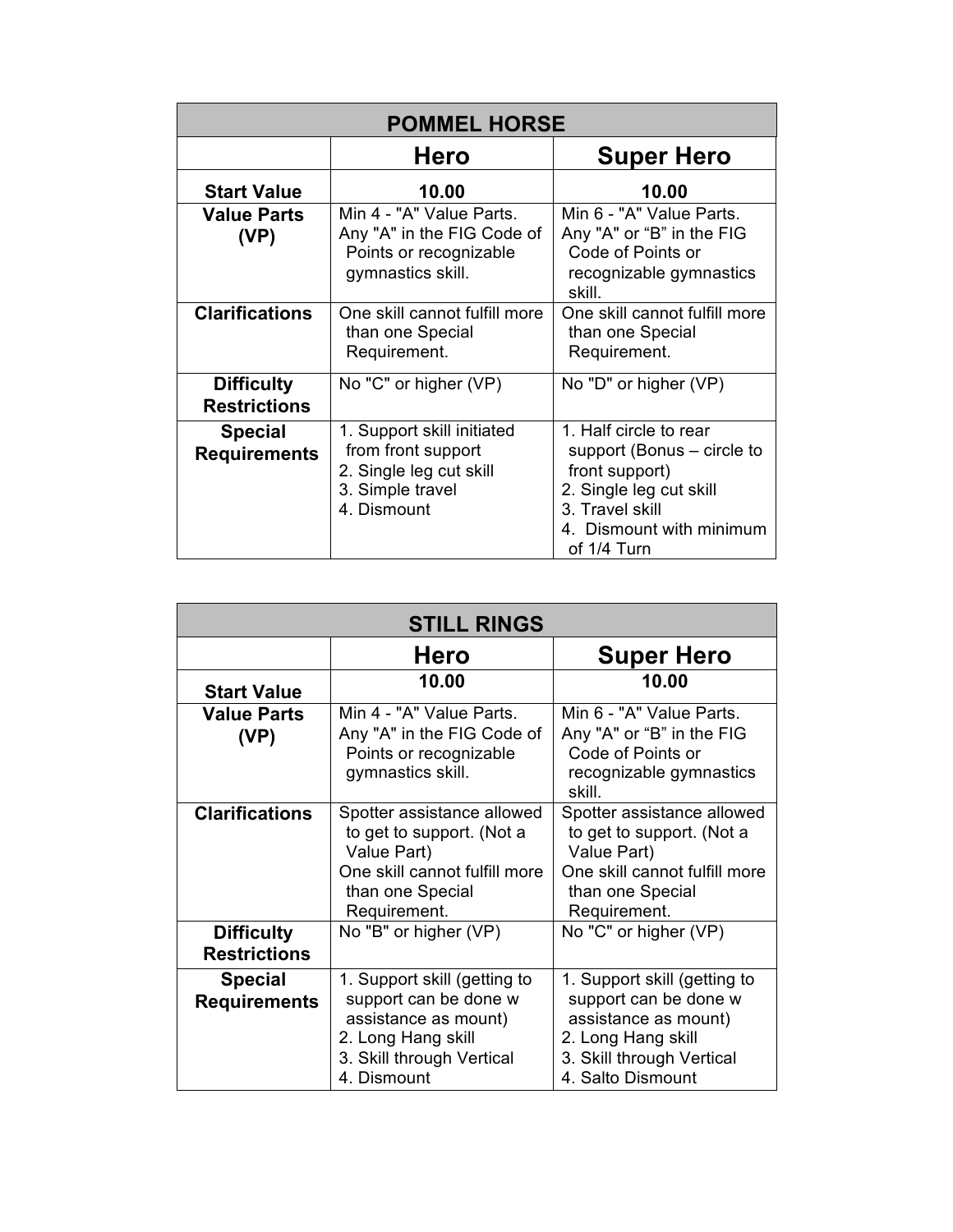| <b>VAULT</b>                          |                                                                                                                                                                                                                                                                           |                                                                                                                                                                                                                                                                                                                                                                                                                                                                                                                                                      |
|---------------------------------------|---------------------------------------------------------------------------------------------------------------------------------------------------------------------------------------------------------------------------------------------------------------------------|------------------------------------------------------------------------------------------------------------------------------------------------------------------------------------------------------------------------------------------------------------------------------------------------------------------------------------------------------------------------------------------------------------------------------------------------------------------------------------------------------------------------------------------------------|
|                                       | Hero                                                                                                                                                                                                                                                                      | <b>Super Hero</b>                                                                                                                                                                                                                                                                                                                                                                                                                                                                                                                                    |
| <b>Start Value</b><br>(SV)            | Up to 10.00                                                                                                                                                                                                                                                               | Up to 10.00                                                                                                                                                                                                                                                                                                                                                                                                                                                                                                                                          |
| <b>Allowable</b><br><b>Vaults</b>     | Two vaults allowed<br>If two vaults are<br>preformed, the best of<br>the two vaults would<br>determine final score<br>Alternative springboard or<br>Jr. board allowed.                                                                                                    | Two vaults allowed<br>If two vaults are<br>preformed, the best of<br>the two vaults would<br>determine final score<br>Alternative springboard or<br>Jr. board allowed. or<br>table.                                                                                                                                                                                                                                                                                                                                                                  |
| <b>Clarifications</b>                 | Alternative springboard or<br>Jr. board allowed.<br>Both vaults (same or<br>different) need to be<br>performed onto the same<br>vault set-up.                                                                                                                             | Alternative springboard or<br>Jr. board allowed.<br>Both vaults (same or<br>different) need to be<br>performed onto the same<br>vault set-up.                                                                                                                                                                                                                                                                                                                                                                                                        |
| <b>Special</b><br><b>Requirements</b> | See allowable skills list for<br>approved vaults and start<br>values                                                                                                                                                                                                      | See allowable skills list for<br>approved vaults and start<br>values                                                                                                                                                                                                                                                                                                                                                                                                                                                                                 |
| <b>Allowable</b><br><b>Vaults</b>     | 1. Stretch, tuck or straddle<br>jump off springboard to<br>up to an 8" mat surface<br>(SV 9.0)<br>2. Jump onto vault table<br>stretch, tuck, pike or<br>straddle - jump off<br>(SV 10.0)<br>3. Handstand on vault<br>board/landing mat to flat<br>back position. (SV 9.5) | 1 <sub>1</sub><br>Handstand on<br>springboard, flat back<br>on 8" mat (SV 5.00)<br>Handspring, flat back -<br>2.<br>table to stack mats (SV)<br>6.50)<br>Squat or straddle vault,<br>3.<br>using mats (SV 5.00)<br>Squat or straddle vault<br>4.<br>using table (SV 6.0)<br>5.<br>Handspring, flat back -<br>table to stack mats (SV<br>6.50)<br>Handspring on table<br>6.<br>(SV 7.50)<br>7. Yamashita (SV 8.00)<br>Handspring $\frac{1}{2}$ (SV 9.0)<br>8.<br>$\frac{1}{2}$ on, $\frac{1}{2}$ off (SV 9.50)<br>9.<br>10. 1/2 on, 1/1 off (SV 9.70) |